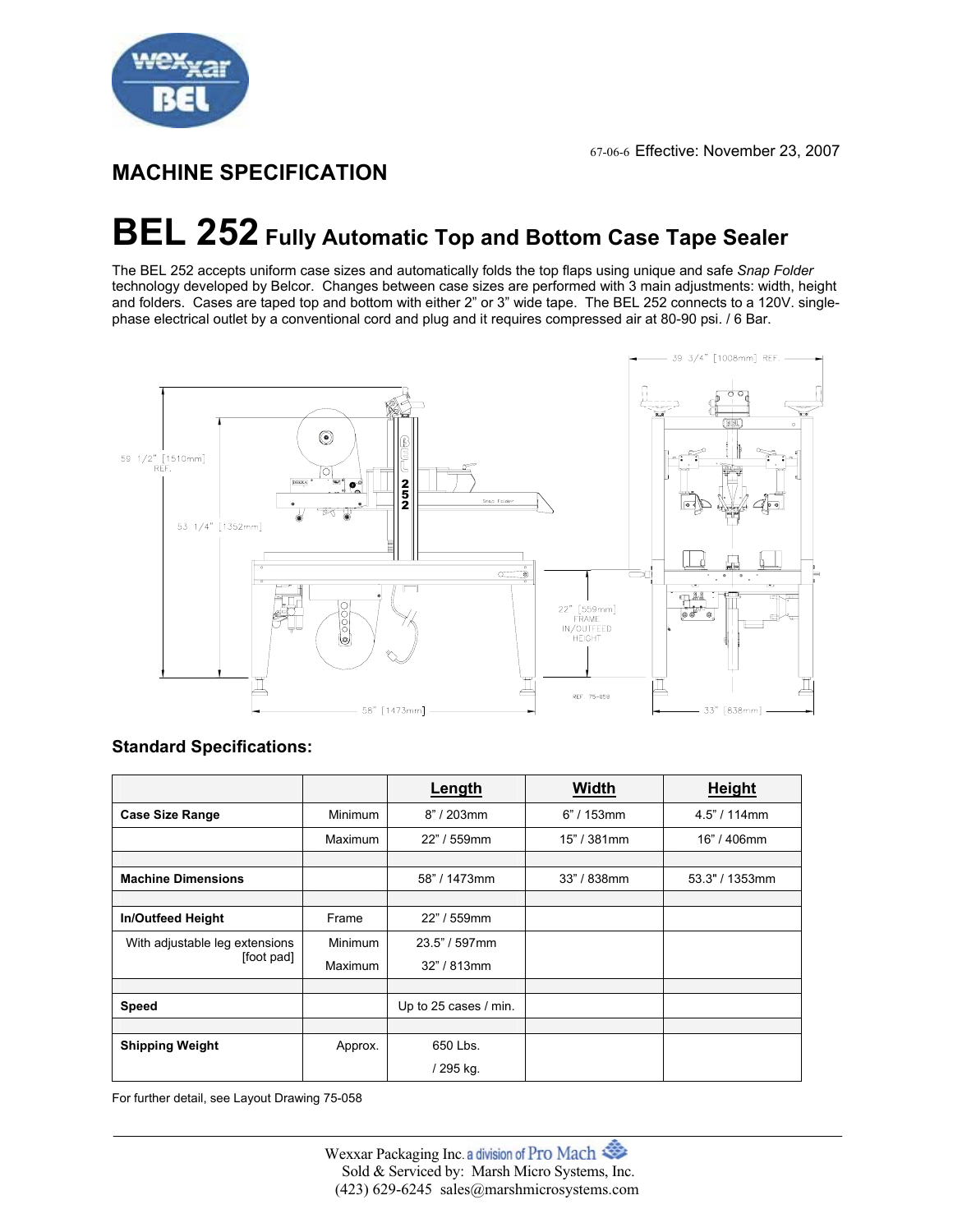# **Construction:**

The frame is made of heavy-duty corrosion resistant and paint-free high tensile aluminum C-Beam extrusions, anodized after welding. Other materials include stainless steel, zinc plated steel and engineering plastics. All fasteners are stainless steel S.A.E.

#### *Snap Folder* **System:**

A safe, innovative system of horizontal movements occurring at case-top level that tuck and fold the top flaps of the case, ensuring operator safety by eliminating dangerous flap "kicker" arms.

# **Tape Heads**:

Standard DEKKA Model 22, 2" tape width heads with quick loading feature and center-pull tape guide system. Optional DEKKA 23, 3" tape width heads are available at extra cost.

# **Drive System**:

*Uni-Drive* synchronized side belt conveyor system powered by a single 1/2 H.P.TEFC motor and ¾ H.P. rated gear reducer.

# **Drive Belts**:

3" *Leder* brand rough top continuous loop with finger splice joint, and V-rib backing.

#### **Electrical Specifications:**

120 VAC, 10A., 60 cycle, 1-phase NEMA 12, with magnetic motor starter switch.

# **Compressed Air Requirements:**

0.1 CF/Cycle @ 80-90 P.S.I. (6 Bar)

#### **Safety Provisions:**

- *Snap Folder* top flap folding system.
- Conveyor drive and belt pulleys are fully guarded.
- Magnetic motor starter switch prevents accidental restarts after a power interruption.
- Potential hazards are warned with labels to ANSI standards.

#### **Nameplates / Identification:**

The machine Model Number and Serial Number appear on a nameplate and the serial number is stamped onto the machine frame.

#### **Documentation:**

- Operation & Service Manual providing set up, operating and troubleshooting information
- Technical Reference spare parts kits, assembly and parts reference drawings, electrical and pneumatic schematic diagrams.

# **Options:**

See BEL 252 Price List